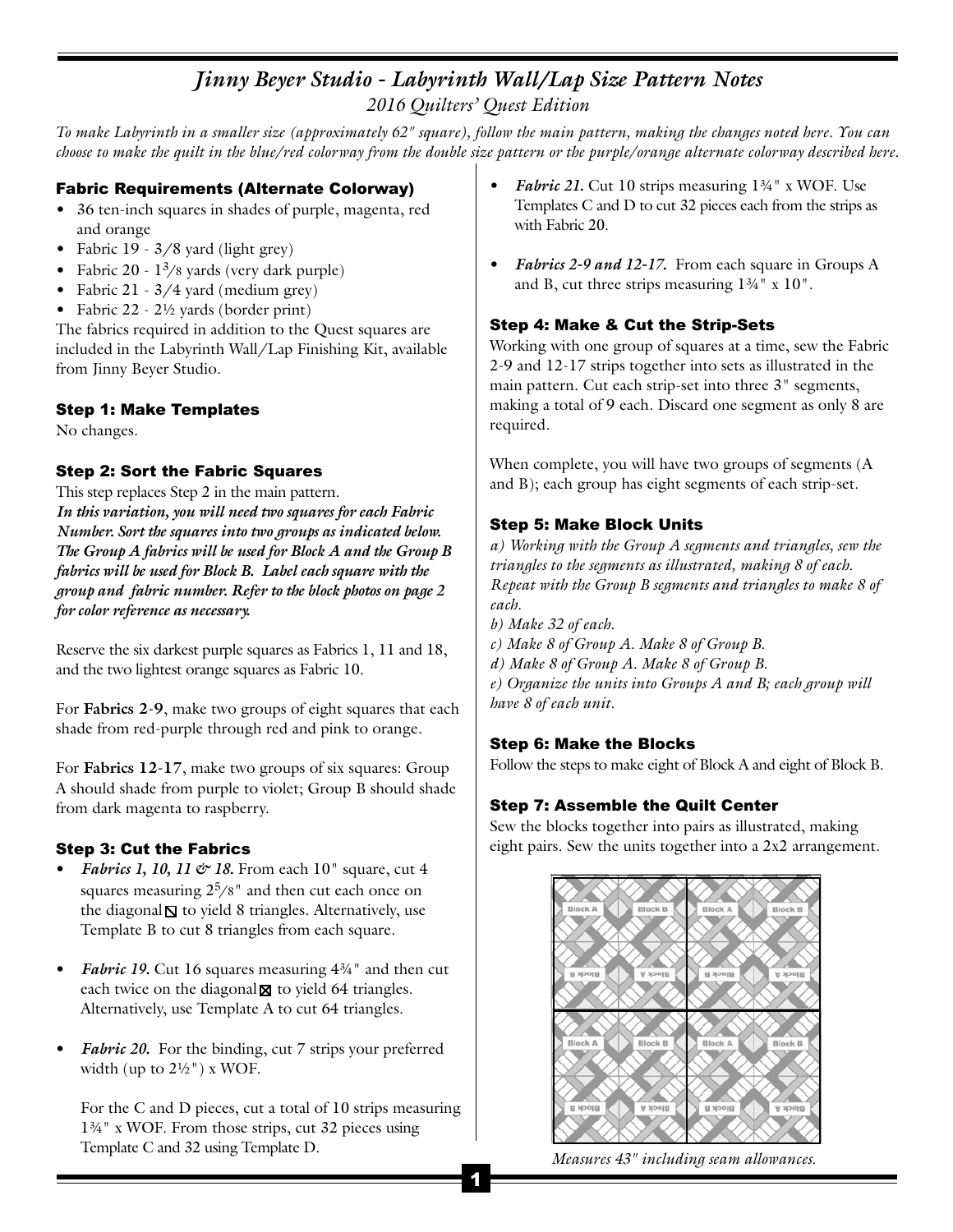#### Step 8: Make & Add the Borders

In this version, the border is made only from Fabric 22 (border print). From the length of fabric, cut four strips which include a wide and a narrow stripe, plus 1/4" of seam allowance along both long sides of each strip (see illustration below.)



#### Step 9: Quilt & Bind

**Step 9: Quilt & Bind**<br>Follow the instructions for *Adding Mitered Borders the Jinny*<br>Pauge Way on name 2. Quilt finishes annoyimately 62<sup>"</sup> **Step 9: Quilt & Bind**<br>Follow the instructions for *Adding Mitered Borders the Jin*<br>*Beyer Way* on page 3. Quilt finishes approximately 62" square.



**11**<br>These are photos of the blocks from the alternate colorway of Labyrinth, made from the Quilter's Quest 10" squares, plus the Jinny<br>Private Labyrinth Wall Lab Finishing Kit, Since aubitiviting and constitutions possess These are photos of the blocks from the alternate colorway of Labyrinth, made from the Quilter's Quest 10" squares, plus the Jinny<br>Beyer Studio Labyrinth Wall/Lap Finishing Kit. Since substitutions are sometimes necessary *differ somewhat but should be similar in shades. Feel free to substitute fabrics from your stash if you prefer.*